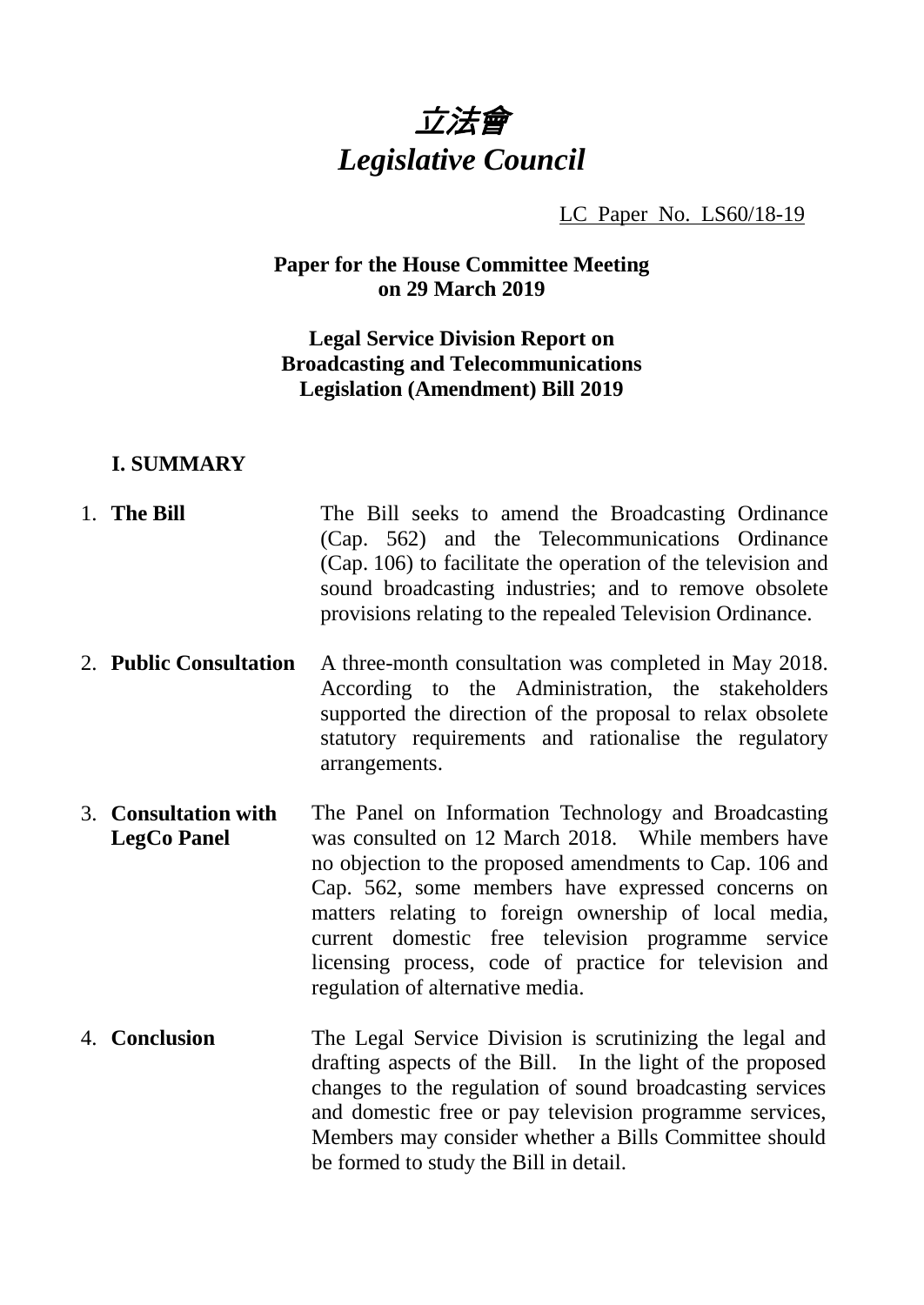## **II. REPORT**

The date of First Reading of the Broadcasting and Telecommunications Legislation (Amendment) Bill 2019 ("Bill") is 27 March 2019. Members may refer to the Legislative Council ("LegCo") Brief (File Ref.: CCIB/SD 605-5/1 C11) issued by the Commerce and Economic Development Bureau ("CEDB") dated 13 March 2019 for further details.

### **Object of the Bill**

2. The Bill seeks to amend the Broadcasting Ordinance (Cap. 562) and the Telecommunications Ordinance (Cap. 106) to facilitate the operation of the television and sound broadcasting industries; and to remove obsolete provisions relating to the repealed Television Ordinance.

### **Background**

3. Cap. 562 and Cap. 106 respectively provide for the regulatory regimes for the provision of television programme services and sound broadcasting services. Under Cap. 562, the Chief Executive in Council ("CE in Council") may grant a licence to a company to provide a domestic free or pay television programme service on the recommendations of the Communications Authority ("CA"). Further, CA may grant a licence to a company to provide a non-domestic television programme service<sup>[1](#page-1-0)</sup> or an other licensable television programme service<sup>[2](#page-1-1)</sup>. Under Cap. 106, CA may grant a licence to a corporation to establish and maintain a broadcasting service for transmitting sound (otherwise than as part of a television broadcast) for general reception by means of radio waves ("sound broadcasting licence"). Under Cap. 562 and Cap. 106, certain persons are disqualified from holding domestic free and pay television programme service licences, or exercising control over the licensees of such licences or a licensee of a sound broadcasting licence.

4. According to paragraphs 2 to 4 of the LegCo Brief, CEDB has conducted a review on the above regulatory regimes in view of the technological developments, such as internet media ("Review").<sup>[3](#page-1-2)</sup> The Review concluded that

[https://www.cedb.gov.hk/ccib/eng/paper/pdf/BOTOReview\\_1\(eng\).pdf.](https://www.cedb.gov.hk/ccib/eng/paper/pdf/BOTOReview_1(eng).pdf)

<span id="page-1-0"></span>In gist, non-domestic television programme service is defined in section 2 of Cap. 562 to mean a television programme service which does not primarily target Hong Kong.

<span id="page-1-1"></span> $2$  Under section 2 of Cap. 562, other licensable television programme service means a television programme service which is intended or available for reception in Hong Kong by an audience of not more than 5000 specified premises or in hotel rooms.

<span id="page-1-2"></span> $3$  See also paragraph 1.3 of the Consultation Paper on the Review of Television and Sound Broadcasting Regulatory Regimes issued by CEDB in February 2018, which is available at the hyperlink below (as at 25 March 2019):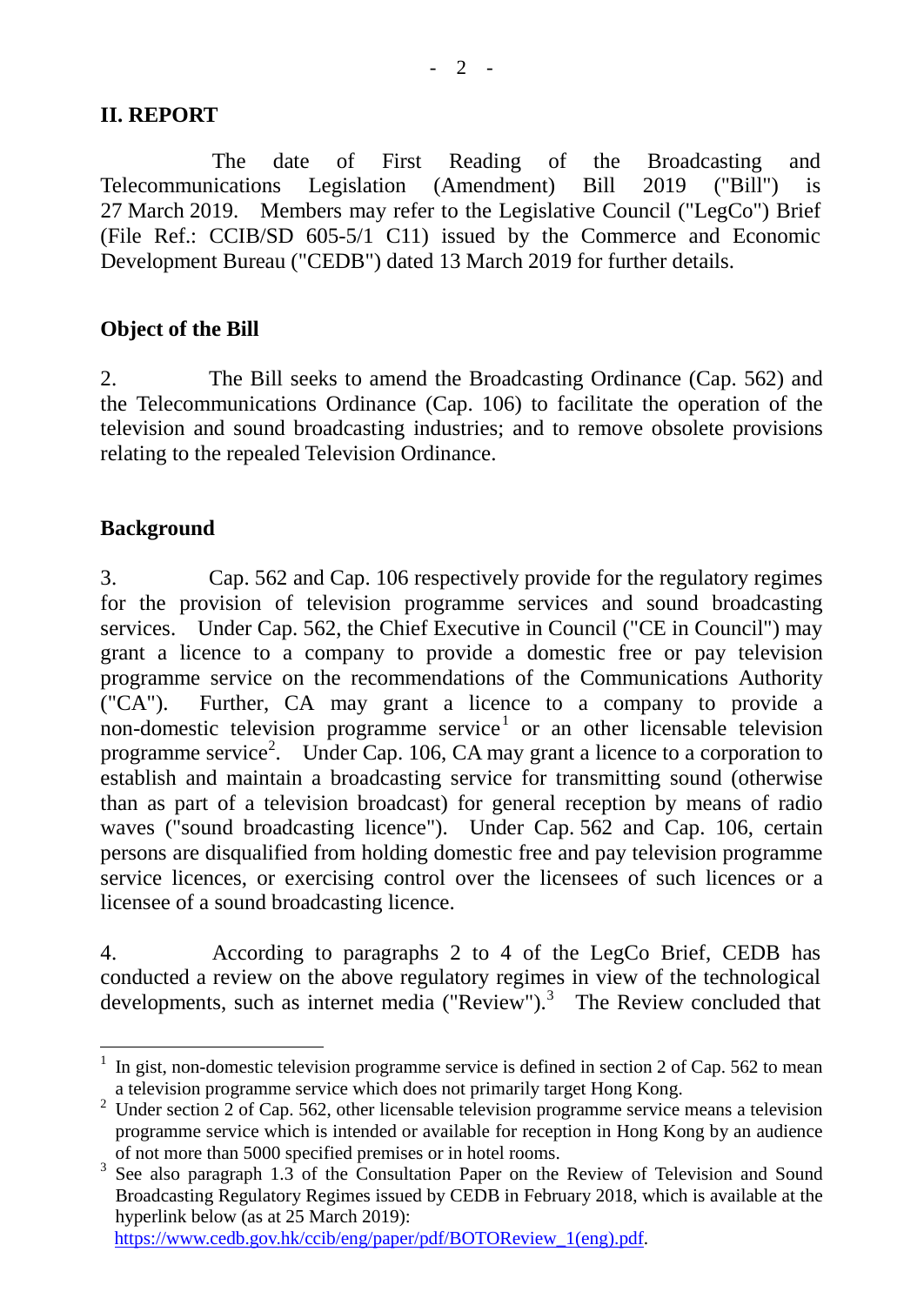the existing regulatory regimes on television programme services and sound broadcasting services should be maintained but there is room to relax certain restrictions.

# **Provisions of the Bill**

5. The Bill mainly seeks to amend Cap. 562 and Cap. 106 to implement the measures proposed in the Review and to provide for transitional and saving provisions. The key provisions of the Bill are set out in the ensuing paragraphs.

# Amendments to Cap. 562

# *Proposed relaxation of the restriction against cross-media ownership*

6. Schedule 1 to Cap. 562 provides for, among others, the persons who are disqualified for holding a domestic free or pay television programme service licence or for exercising control of the licensee concerned ("DPs"). These DPs include a licensee of a non-domestic television programme service, a licensee of an other licensable television programme service, an advertising agency and the proprietor of a local newspaper (collectively known as "DPTVs"). In addition, DP also includes a DP's associate<sup>[4](#page-2-0)</sup> and, in the cases where the DP is an individual, a DP's associate includes the DP's relative as defined in section 1 of Schedule 1 to Cap. [5](#page-2-1)62.<sup>5</sup>

- 7. Clause 5 of the Bill seeks to amend Schedule 1 to Cap. 562 mainly to:
	- (a) remove the above DPTVs as DPs in relation to a domestic free or pay television programme service licence granted under Cap. 562. Other DPs, such as a sound broadcasting licensee and its associate, would remain as DPs; and
	- (b) amend the definition of "relative" to narrow the scope of "associate".

# *Proposed relaxation of the restriction against foreign control of domestic free television programme service licensee*

8. Under section 20 of Schedule 1 to Cap. 562, an unqualified voting controller (such as a corporation which is not ordinarily resident in Hong Kong<sup>[6](#page-2-2)</sup>) of a licensee of a domestic free television programme service licence shall not, without the prior approval of CA, hold, acquire or exercise or cause or permit to

See sections 4 to 7 of Schedule 1 to Cap. 562.

<span id="page-2-1"></span><span id="page-2-0"></span><sup>&</sup>lt;sup>5</sup> See the definition of associate under section 2 and section 1 of Schedule 1 to Cap. 562.

<span id="page-2-2"></span> $6$  See section 1 of Schedule 1 to Cap. 562.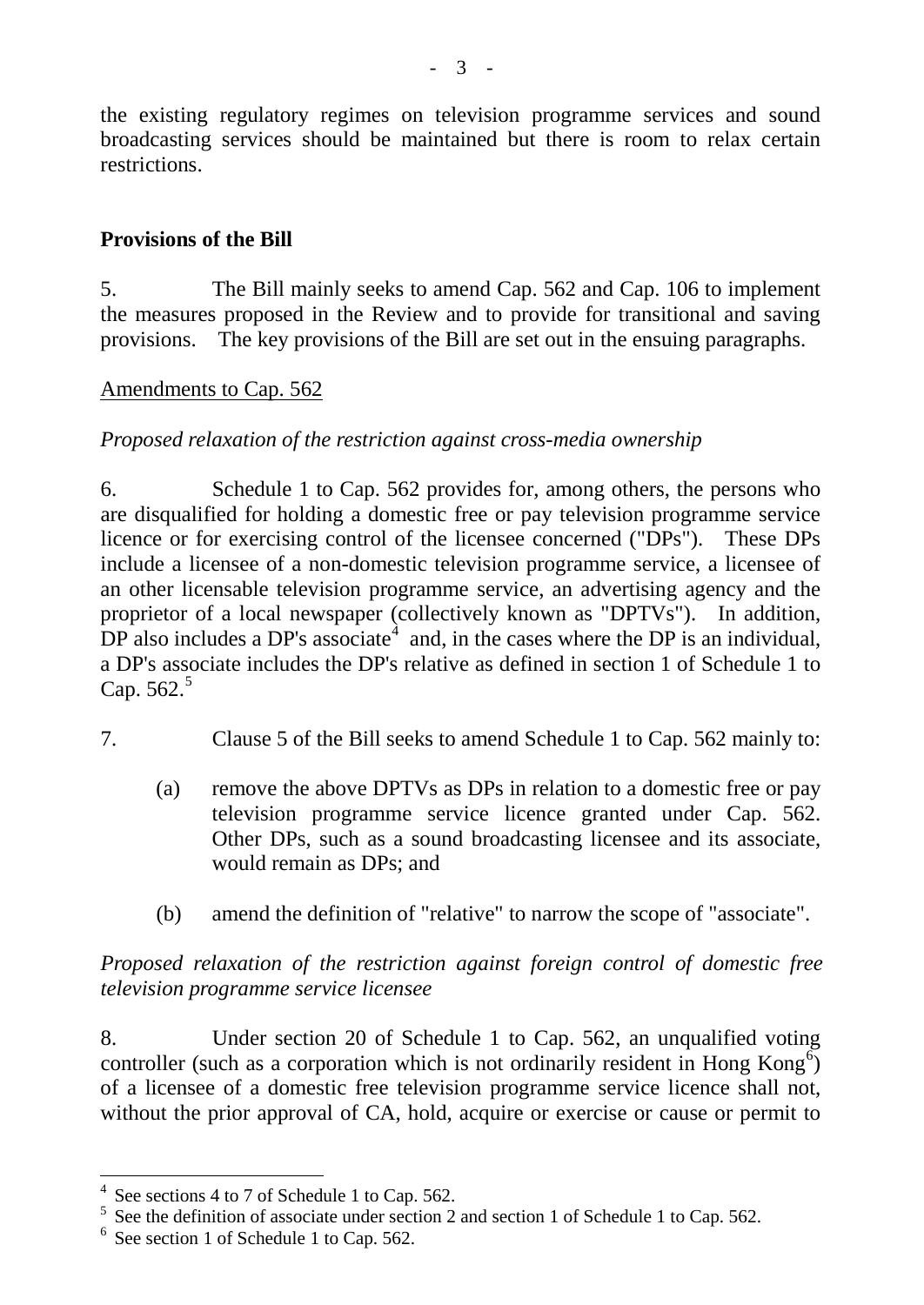be exercised 2% or more but less than 6%, or 6% or more but not more than 10%, or more than 10%, in the aggregate, of the total voting control of such licensee.

9. Clause 5 of the Bill seeks to change the above limits of voting control held by an unqualified voting controller in a domestic free television programme service licensee that are subject to CA's approval to 5% or more but less than 10%, or 10% or more but not more than 15%, or more than 15%, in the aggregate, of the total voting control of a licensee.

*Removing the prohibition against granting a domestic free television programme service licence to a subsidiary of a corporation*

10. Under section 8(3) of Cap. 562, a domestic free television programme service licence shall not be granted to a company which is a subsidiary of a corporation. Clause 3 of the Bill seeks to amend section 8 of Cap. 562 to remove this restriction so that a subsidiary of a corporation would not be precluded from holding a domestic free television programme service licence subject to other relevant conditions being satisfied.

## Amendments to Cap. 106

11. The Bill also proposes similar relaxation measures in relation to a sound broadcasting licence. These measures are summarized below:

- (a) Clause 11 proposes to amend section 13A of Cap. 106 to remove the restriction that the following persons may not exercise control over a corporation that is the holder of a sound broadcasting licence:
	- (i) an advertising agent;
	- (ii) a person who in the course of business supplies material for broadcasting by a sound broadcasting licensee; and
	- (iii) a person who in the course of business transmits sound or television material, whether in Hong Kong or outside Hong Kong.
- (b) Clause 12 proposes to amend section 13F of Cap. 106 to remove the requirement that a sound broadcasting licence may only be granted to or held by a corporation that is not a subsidiary.

12. The Bill also proposes to amend section 36A of Cap. 106 to repeal an obsolete reference to the repealed Television Ordinance (Cap. 52).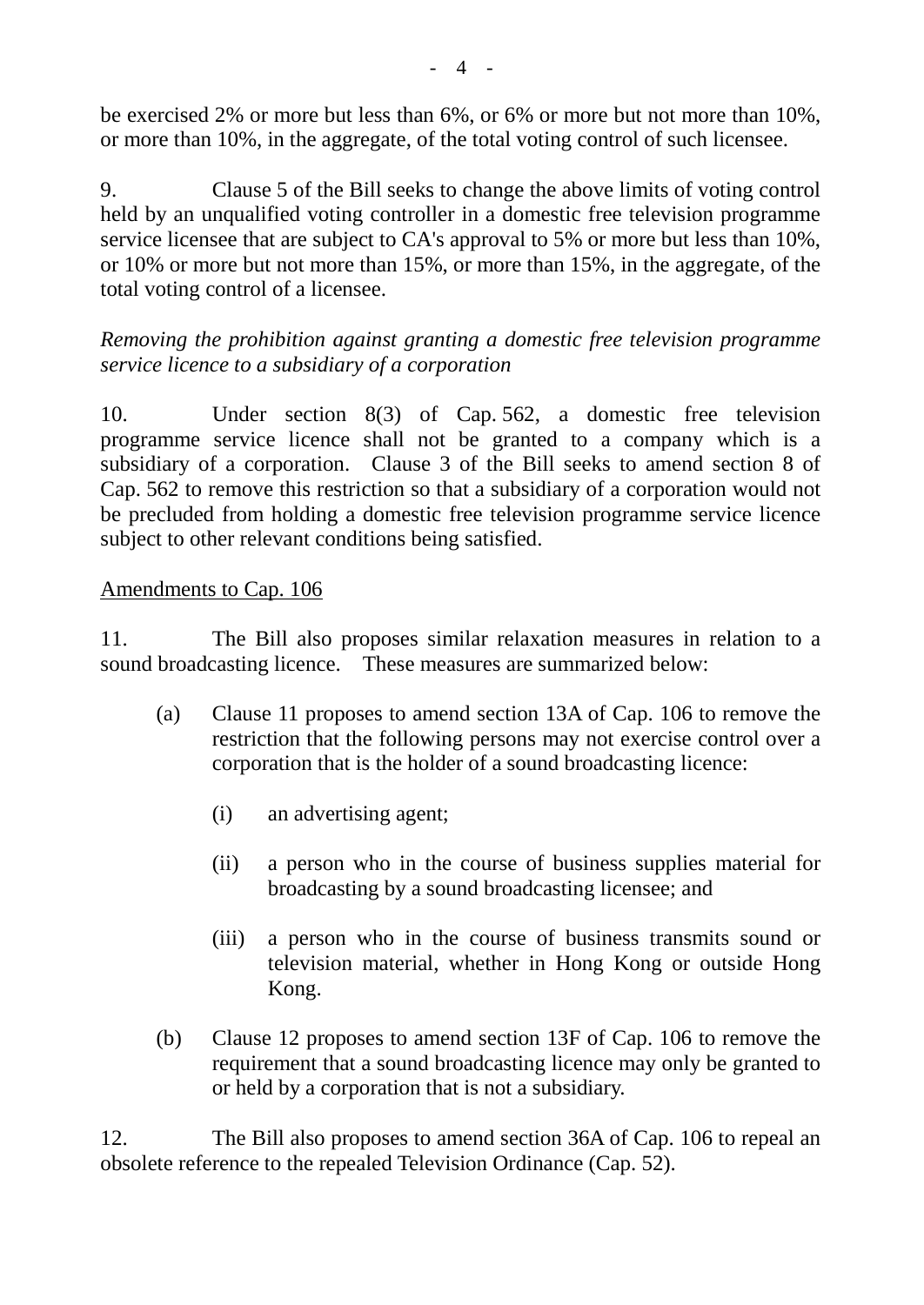### Transitional and saving provisions

13. The Bill proposes to introduce a new Schedule 10 and a new Schedule 4 to Cap. 562 and Cap. 106 respectively to provide for transitional and saving provisions to cover matters done or started under the two Ordinances before the commencement of the Bill after it is published in the Gazette as an Ordinance. These matters include ongoing inquiry or investigation conducted by CA and pending applications for licences or renewal of licences.

### Commencement

14. The Bill, if passed, will come into operation on a day to be appointed by the Secretary for Commerce and Economic Development by notice published in the Gazette.

# **Public Consultation**

15. According to paragraph 27 of the LegCo Brief, a three-month public consultation on the Review was completed in May 2018. Stakeholders in general supported the direction of the legislative proposals to relax obsolete statutory requirements and rationalise the regulatory arrangements.

## **Consultation with LegCo Panel**

16. As advised by the Clerk to the Panel on Information Technology and Broadcasting ("Panel"), the Administration briefed members on the outcome of the Review and the public consultation on the legislative amendment proposals at the Panel meeting on 12 March 2018. Members had no objection to the proposed amendments to Cap. 106 and Cap. 562. Some members expressed concerns that the proposed relaxation in foreign ownership of local media might result in larger control by Mainland corporations and further restriction to information and press freedom. Other members had commented on the current two-tier domestic free television programme service licensing process which involved the decision of CA and CE in Council. There were also comments on the Generic Code of Practice for Television (including the Advertising Standards) and the regulation of alternative media (such as Internet television and radio).